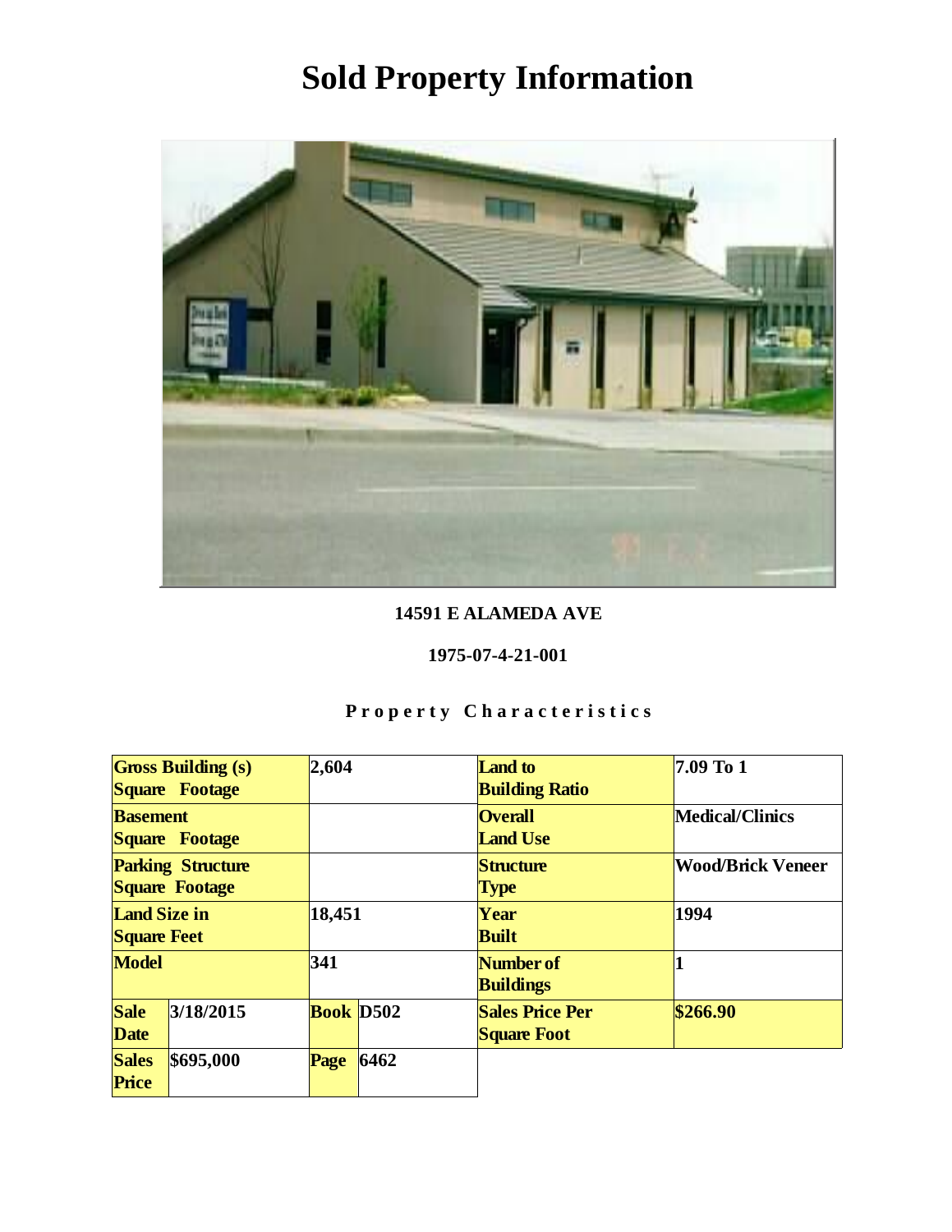

8095 E PRENTICE AVE

2075-16-2-01-015

| <b>Gross Building (s)</b><br>Square Footage |             | 6,334     |      | <b>Land</b> to<br><b>Building Ratio</b>      | $3.95$ To 1             |
|---------------------------------------------|-------------|-----------|------|----------------------------------------------|-------------------------|
| <b>Basement</b><br>Square Footage           |             |           |      | <b>Overall</b><br><b>Land Use</b>            | Medical/Clinics         |
| <b>Parking Structure</b><br>Square Footage  |             |           |      | Structure<br><b>Type</b>                     | <b>Concrete Masonry</b> |
| Land Size in<br><b>Square Feet</b>          |             | 24,989    |      | Year<br><b>Built</b>                         | 1977                    |
| Model                                       |             | 341       |      | Number of<br><b>Buildings</b>                |                         |
| Sale<br>Date                                | 12/30/2014  | Book D412 |      | <b>Sales Price Per</b><br><b>Square Foot</b> | \$205.24                |
| <b>Sales</b><br>Price                       | \$1,300,000 | Page      | 2102 |                                              |                         |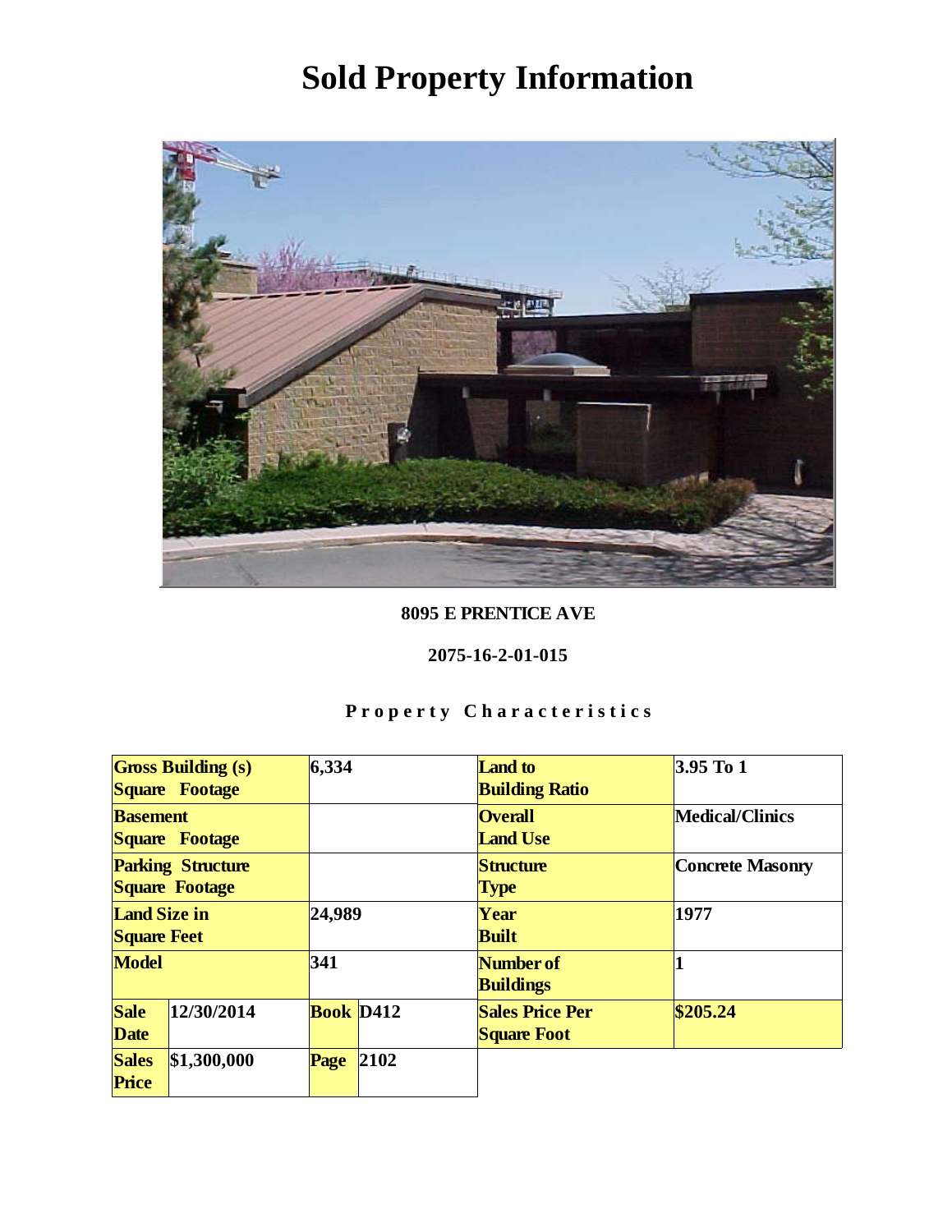

#### 7180 E ORCHARD RD

#### 2075-20-1-19-003

| <b>Gross Building (s)</b> |             | 44,633           |      | <b>Land</b> to         | $2.23$ To 1                |
|---------------------------|-------------|------------------|------|------------------------|----------------------------|
| Square Footage            |             |                  |      | <b>Building Ratio</b>  |                            |
| <b>Basement</b>           |             |                  |      | <b>Overall</b>         | Medical/Clinics            |
| Square Footage            |             |                  |      | <b>Land Use</b>        |                            |
| <b>Parking Structure</b>  |             |                  |      | Structure              | <b>Reinforced Concrete</b> |
| Square Footage            |             |                  |      | <b>Type</b>            |                            |
| Land Size in              |             | 99,317           |      | Year                   | 1979                       |
| <b>Square Feet</b>        |             |                  |      | <b>Built</b>           |                            |
| Model                     |             | 341              |      | Number of              |                            |
|                           |             |                  |      | <b>Buildings</b>       |                            |
| Sale                      | 11/18/2014  | <b>Book</b> D410 |      | <b>Sales Price Per</b> | \$87.38                    |
| Date                      |             |                  |      | <b>Square Foot</b>     |                            |
| <b>Sales</b>              | \$3,900,000 | Page             | 9401 |                        |                            |
| Price                     |             |                  |      |                        |                            |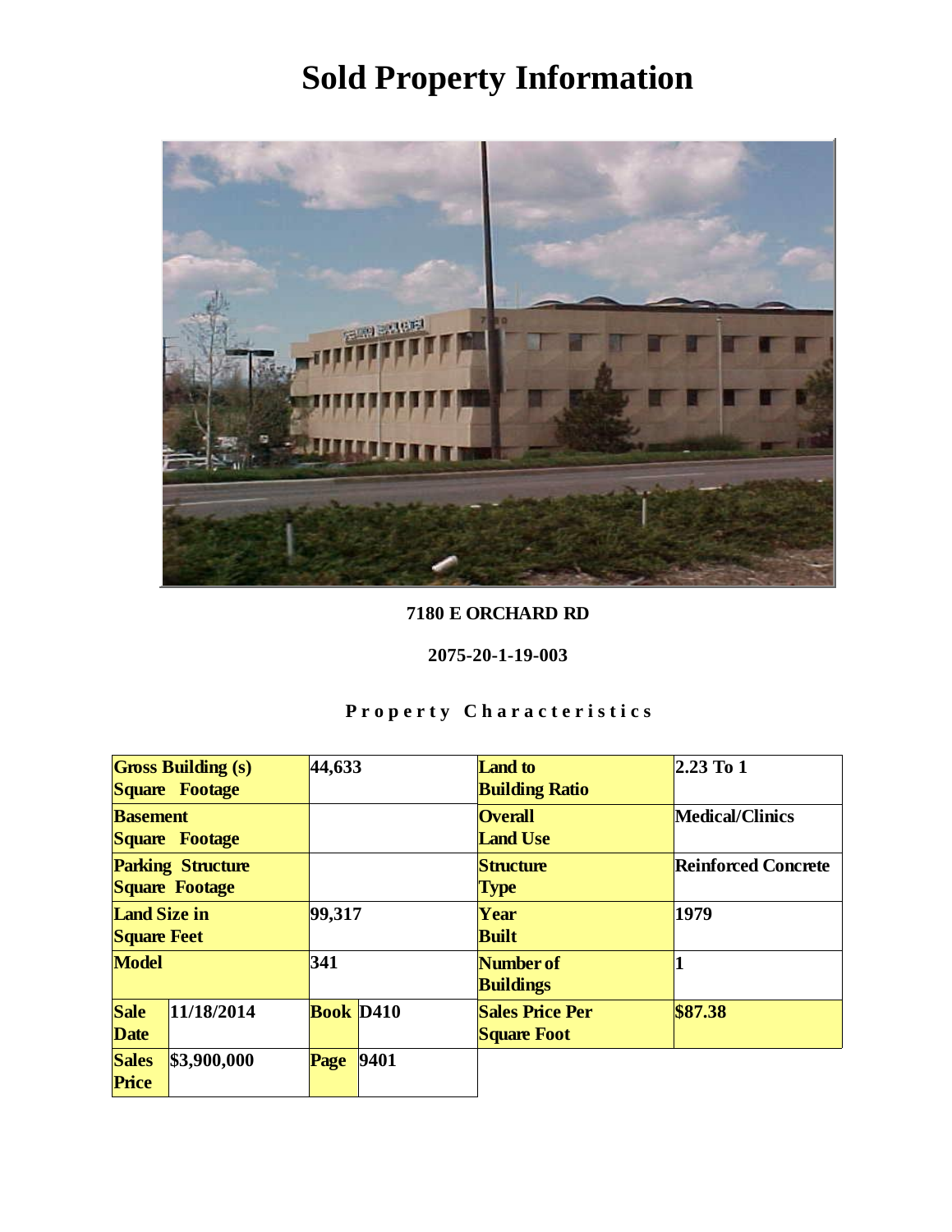

4275 S BROADWAY

2077-03-3-24-012

| <b>Gross Building (s)</b><br>Square Footage |           | 5,760            |      | Land to<br><b>Building Ratio</b>             | 1.09 To 1               |
|---------------------------------------------|-----------|------------------|------|----------------------------------------------|-------------------------|
| <b>Basement</b><br>Square Footage           |           |                  |      | <b>Overall</b><br><b>Land Use</b>            | Medical/Clinics         |
| <b>Parking Structure</b><br>Square Footage  |           |                  |      | Structure<br><b>Type</b>                     | <b>Concrete Masonry</b> |
| Land Size in<br><b>Square Feet</b>          |           | 6,250            |      | Year<br><b>Built</b>                         | 1950                    |
| Model                                       |           | 341              |      | Number of<br><b>Buildings</b>                |                         |
| Sale<br>Date                                | 10/7/2015 | <b>Book</b> D511 |      | <b>Sales Price Per</b><br><b>Square Foot</b> | \$62.50                 |
| <b>Sales</b><br>Price                       | \$360,000 | Page             | 5453 |                                              |                         |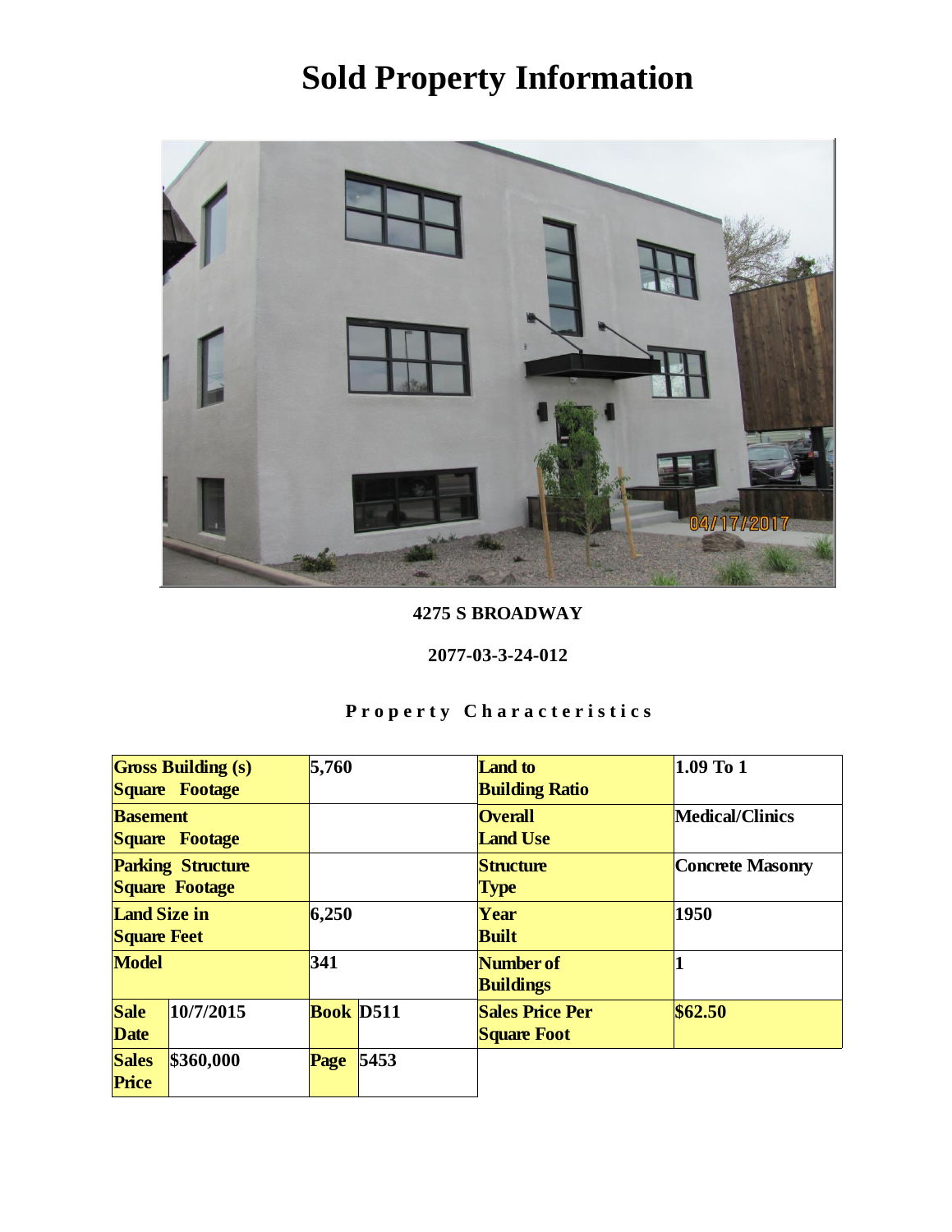

#### 5590 S WINDERMERE ST

#### 2077-16-4-08-008

| <b>Gross Building (s)</b><br>Square Footage |           | 4,540     |      | <b>Land</b> to<br><b>Building Ratio</b>      | $3.70$ To 1      |
|---------------------------------------------|-----------|-----------|------|----------------------------------------------|------------------|
| <b>Basement</b><br>Square Footage           |           | 1,044     |      | <b>Overall</b><br><b>Land Use</b>            | Medical/Clinics  |
| <b>Parking Structure</b><br>Square Footage  |           |           |      | Structure<br>Type                            | Concrete Masonry |
| Land Size in<br><b>Square Feet</b>          |           | 16,800    |      | Year<br><b>Built</b>                         | 1971             |
| Model                                       |           | 341       |      | Number of<br><b>Buildings</b>                |                  |
| Sale<br>Date                                | 9/30/2015 | Book D511 |      | <b>Sales Price Per</b><br><b>Square Foot</b> | \$211.45         |
| <b>Sales</b><br>Price                       | \$960,000 | Page      | 2005 |                                              |                  |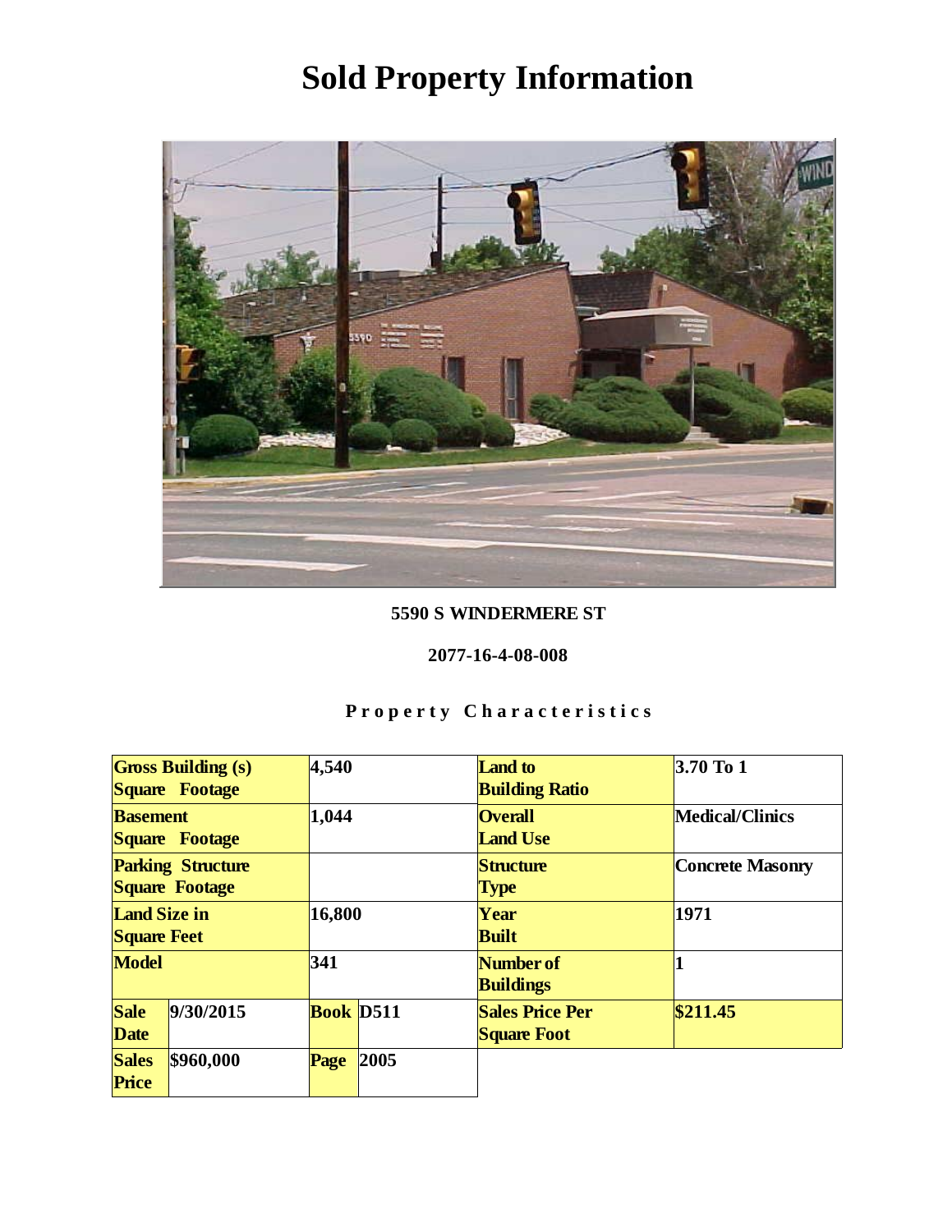

#### 1510 W CANAL CT

#### 2077-33-4-03-043

| <b>Gross Building (s)</b><br>Square Footage |             | 16,852           |      | <b>Land</b> to<br><b>Building Ratio</b>      | $3.36$ To 1      |
|---------------------------------------------|-------------|------------------|------|----------------------------------------------|------------------|
| <b>Basement</b><br>Square Footage           |             |                  |      | <b>Overall</b><br><b>Land Use</b>            | Medical/Clinics  |
| <b>Parking Structure</b><br>Square Footage  |             |                  |      | Structure<br><b>Type</b>                     | Concrete Masonry |
| Land Size in<br><b>Square Feet</b>          |             | 56,575           |      | Year<br><b>Built</b>                         | 2000             |
| Model                                       |             | 344              |      | Number of<br><b>Buildings</b>                |                  |
| Sale<br>Date                                | 5/3/2016    | <b>Book</b> D604 |      | <b>Sales Price Per</b><br><b>Square Foot</b> | \$180.21         |
| <b>Sales</b><br>Price                       | \$3,036,900 | Page             | 5025 |                                              |                  |